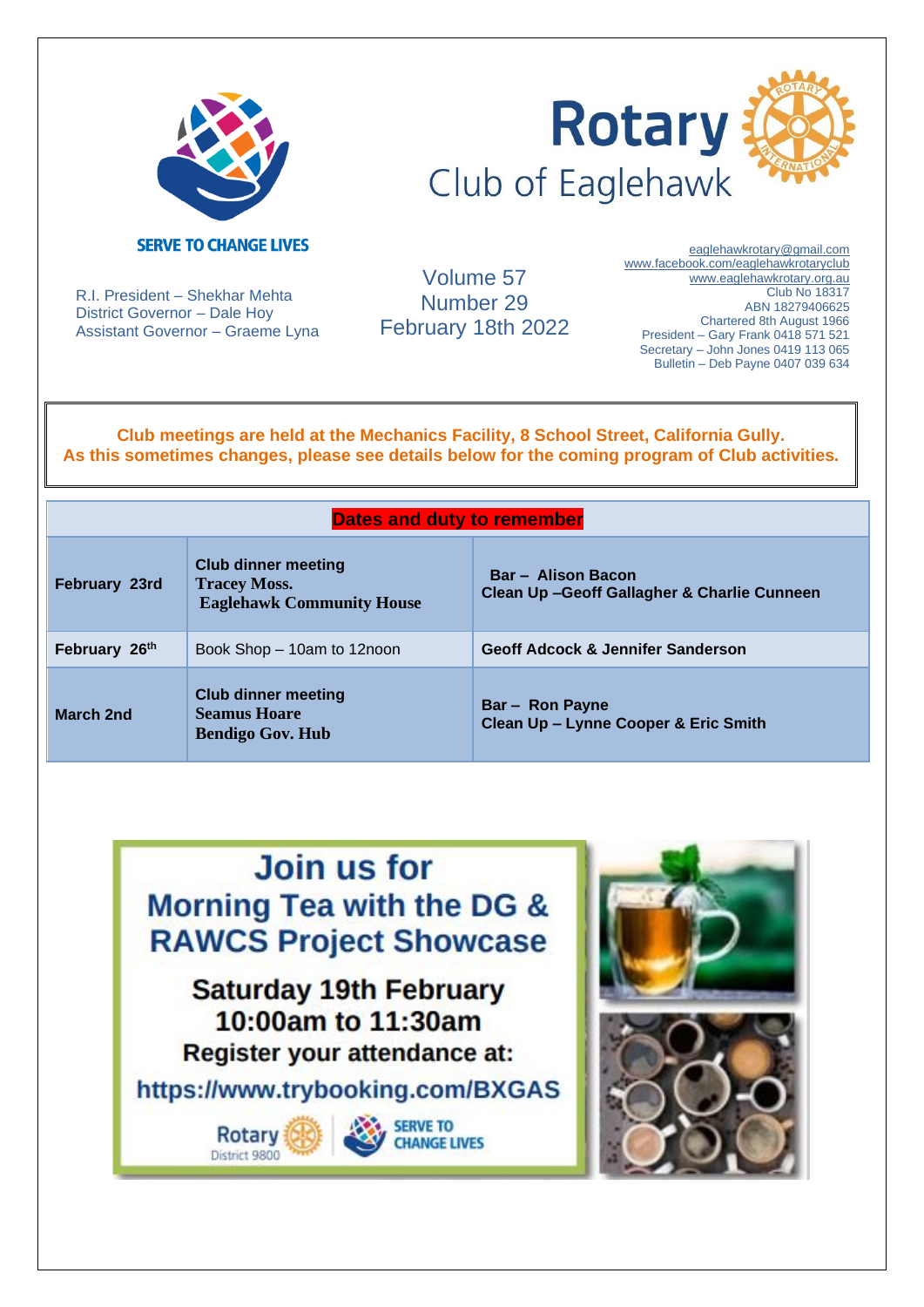#### **Club Meeting Happenings**

At last night's meeting we had an address from our newest member Tim Watts. Tim is a local Bendigo boy and his children went to St Liborius PS where he was involved in the 'Father's Club' (silly boy). As a consequence he made a commitment that he would join Rotary when he had another full time job.

In his earlier life Tim started his working life at Miller Bros. in Ballarat as a welder. Previously he had started an engineering degree. In 1990 he moved back to Bendigo to work with his father but then that business was sold. He has then had a range of jobs involving maintenance, truck driving and sales and this led to a career in OHS. He is now working with a syndicate of farmers with properties in Victoria, NSW and Queensland in an environmental/ OHS/ compliance role – a full time job! Tim is married to Sue and they have three children (young adults).

Tim a very enthusiastic Rotarian and great worker – welcome Tim!





We were also paid a visit from the president of Kangaroo Flat Rotary Club, Matthew Leeder. It was great to have you along Matthew.

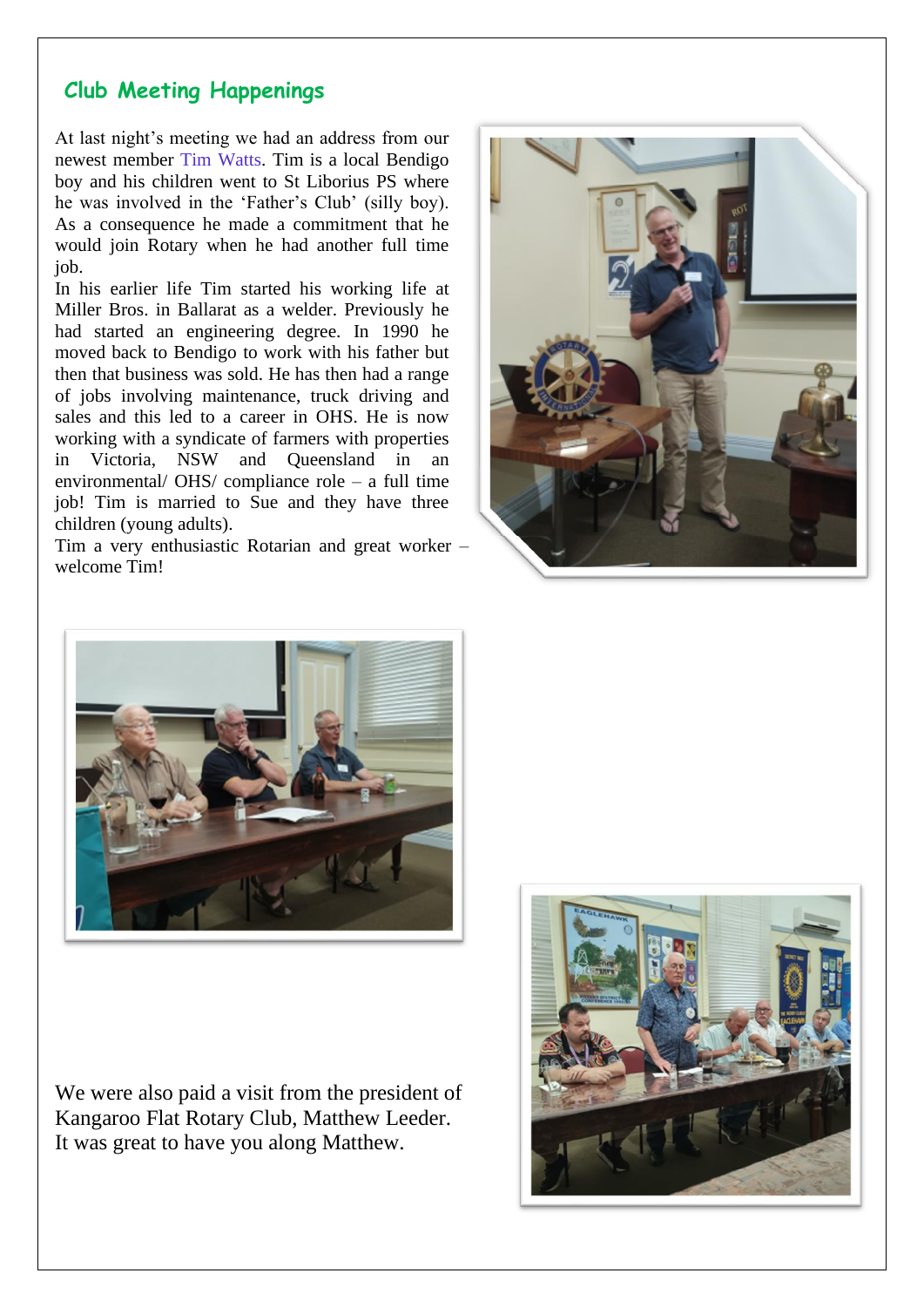#### *GET WELL SOON We are thinking of you*

*Rita O'Brien* is now at home and recovering well after her procedures and John Gurr gave an update. She is in very good spirits.

*Doug Harrison* had a procedure last week to remove a tumour from his kidney. He is now at home and recovering.

*Trevor Lock* has taken leave for the month of February. He is having some skin cancer treatments and is in good spirits.



## *Reminders*



**Saturday 19th February Bunnings BBQ.**

**See John's email for an up to date roster** 

 **Thanks to all who are able to help on the day.**

### **Youth News – NYSF reported from Lynne Cooper**

Just a few snippets of news from our past NYSF students for your interest. Many of them keep in touch with me and its very rewarding to hear about their studies and developing careers.

**Liloma Qorbani** is about to move to Deakin University at Waurn Ponds, Geelong and live on campus to study Medical Imaging.

**Khatima Qorbani** is returning to BSSC to do year 12 prior to going to university in 2023/24.

**Alyssa Lai** has returned from a long holiday to see her family in Malaysia and she is back on campus at ANU.

**Emily Mannix** is back at Janet Clarke Hall to continue her Pharmacy degree but has also made her first performance playing cello with the Melbourne Youth Orchestra. They appeared with the MSO this week at the Sidney Myer Music Bowl.

**Jemma Pearce and Jenna Barton** have started year 12 at BSSC - they will be sending an NYSF report to the club soon.

**Yasin** is in his final year at Griffiths University on the Gold Coast and is working in the hospital system in a covid related role part -time.

**Eve Gray** - " I'm now in my third year at The University in Melbourne studying science and majoring in infection and immunity! I get to study at the Peter Doherty Institute which is a lot of fun. Outside of uni, I'm currently the President of the Student Club at Janet Clarke Hall – my residential college. I've been enjoying life in the big smoke but equally love coming home and spending time in the bush".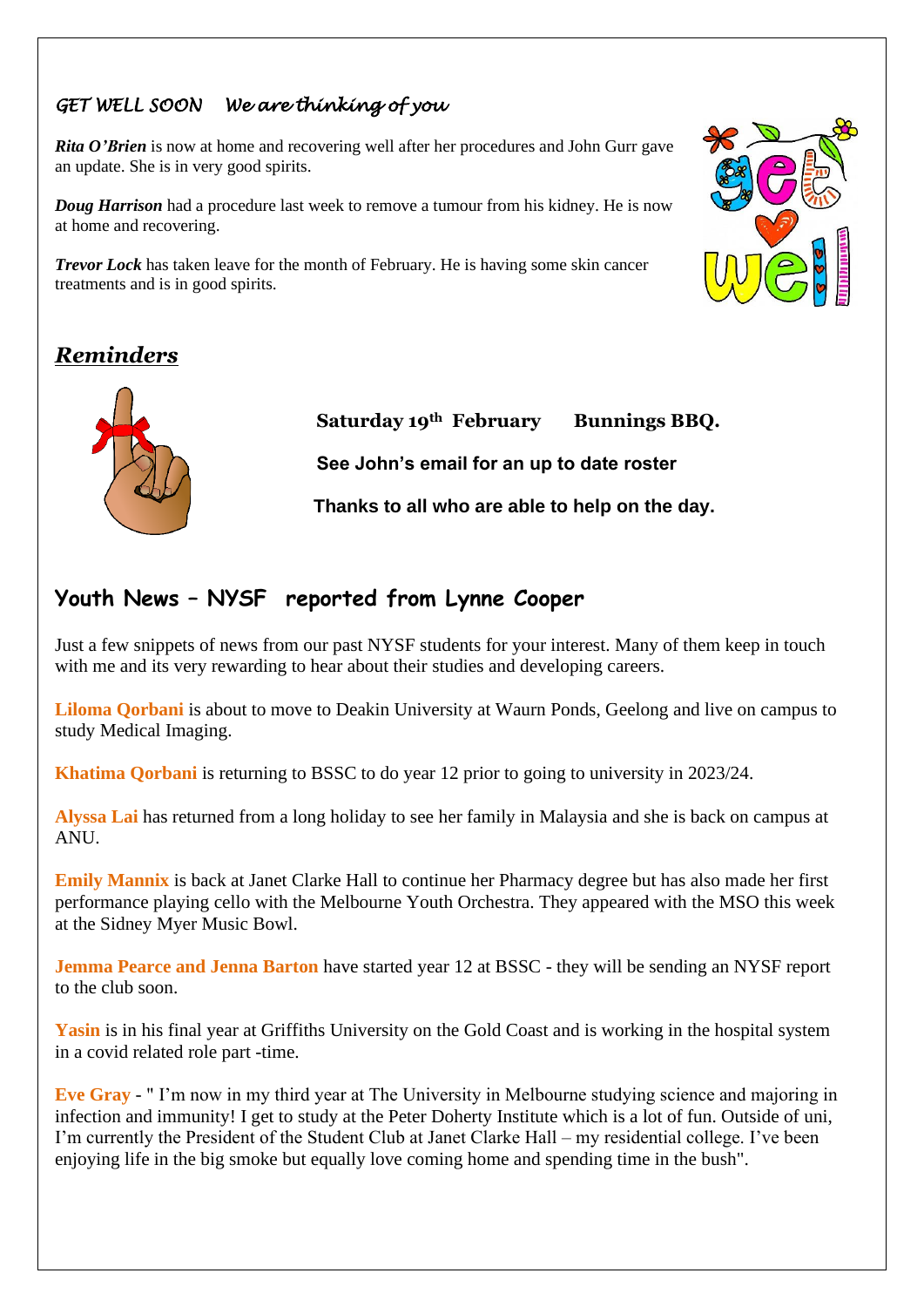#### *OUR FAMILY ALBUM – a new feature of our weekly newsletter.*

We all do wonderful work in support of others and this is made possible by our own support from our precious families. In this feature we want to acknowledge those who give strength to us as we take on this highly valued work.



Tara, Michael, Ida and the twins

*Our littlest ones are growing up – a day out at Healesville Sanctuary.* 

*John & Marj* 

### *Please join in and share with us some great family snaps!*

**If you'd like to share a snippet about those in your family who give support, please send a photo and short detail to our newsletter at [eaglehawkrotary@gmail.com](mailto:eaglehawkrotary@gmail.com)**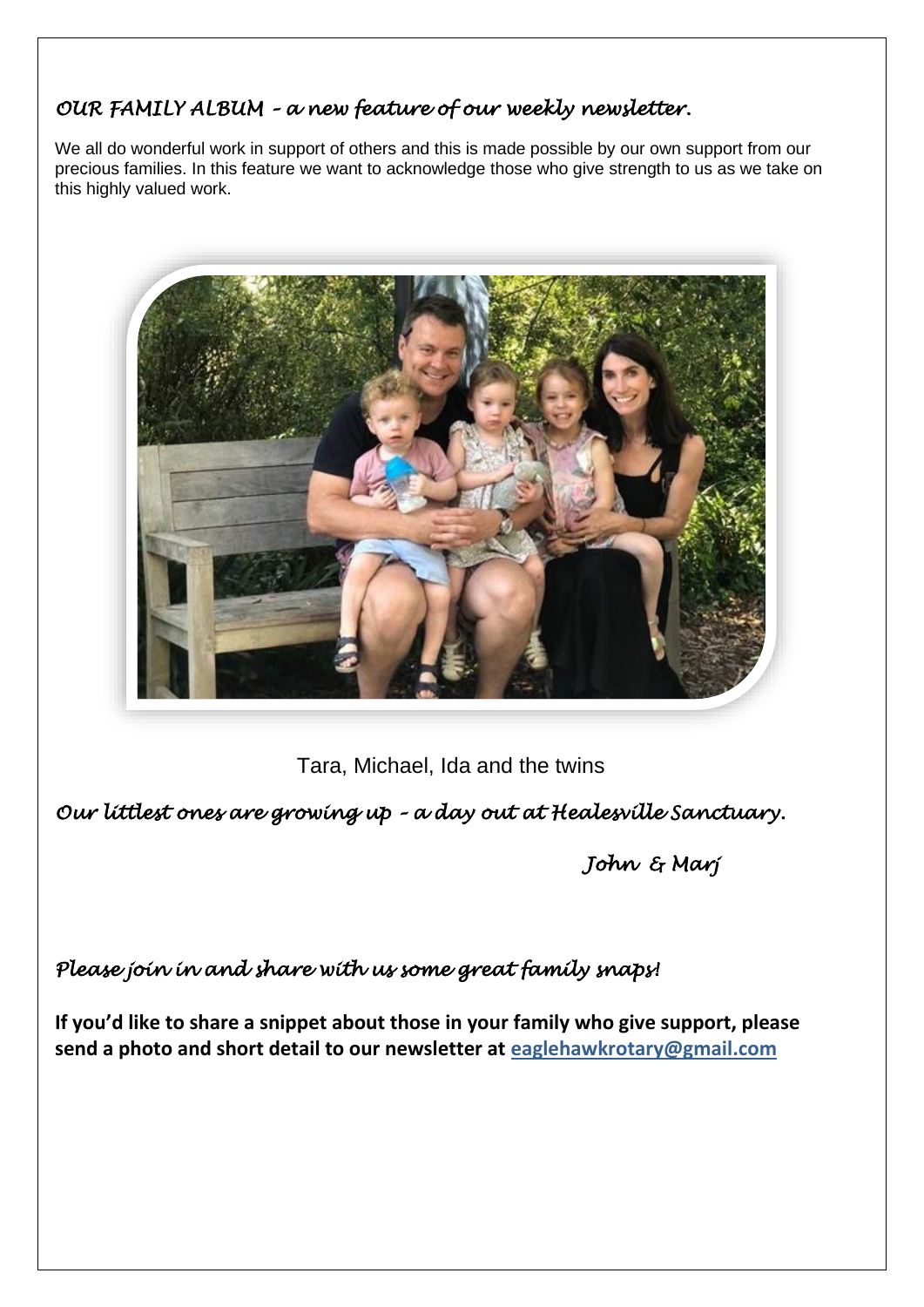# *DISTRICT CONFERENCE*



**Our District 9800 Conference is coming up on the weekend of 22nd to 24th April.**

At present we have five members of our club attending and we strongly encourage all Eaglehawk Rotarians to consider participating as there is much we can all learn and enjoy from this event. As we will be very closely involved in the 2023-24 Conference organisation and conduct, this is an excellent opportunity to not only develop a good understanding of the conduct of a Conference, but a great chance for members and partners to interact with each other and develop new relationships with other Rotarians across our District.

Please give your attendance serious consideration!

**Conference Registrations are now open and below are the details:**

**For further information go to: [District Conference Albury 2022](https://rotarydistrict9800.org.au/sitepage/district-conference-albury-2022)**

**Bookings now open at: <https://www.trybooking.com/BWKQC>**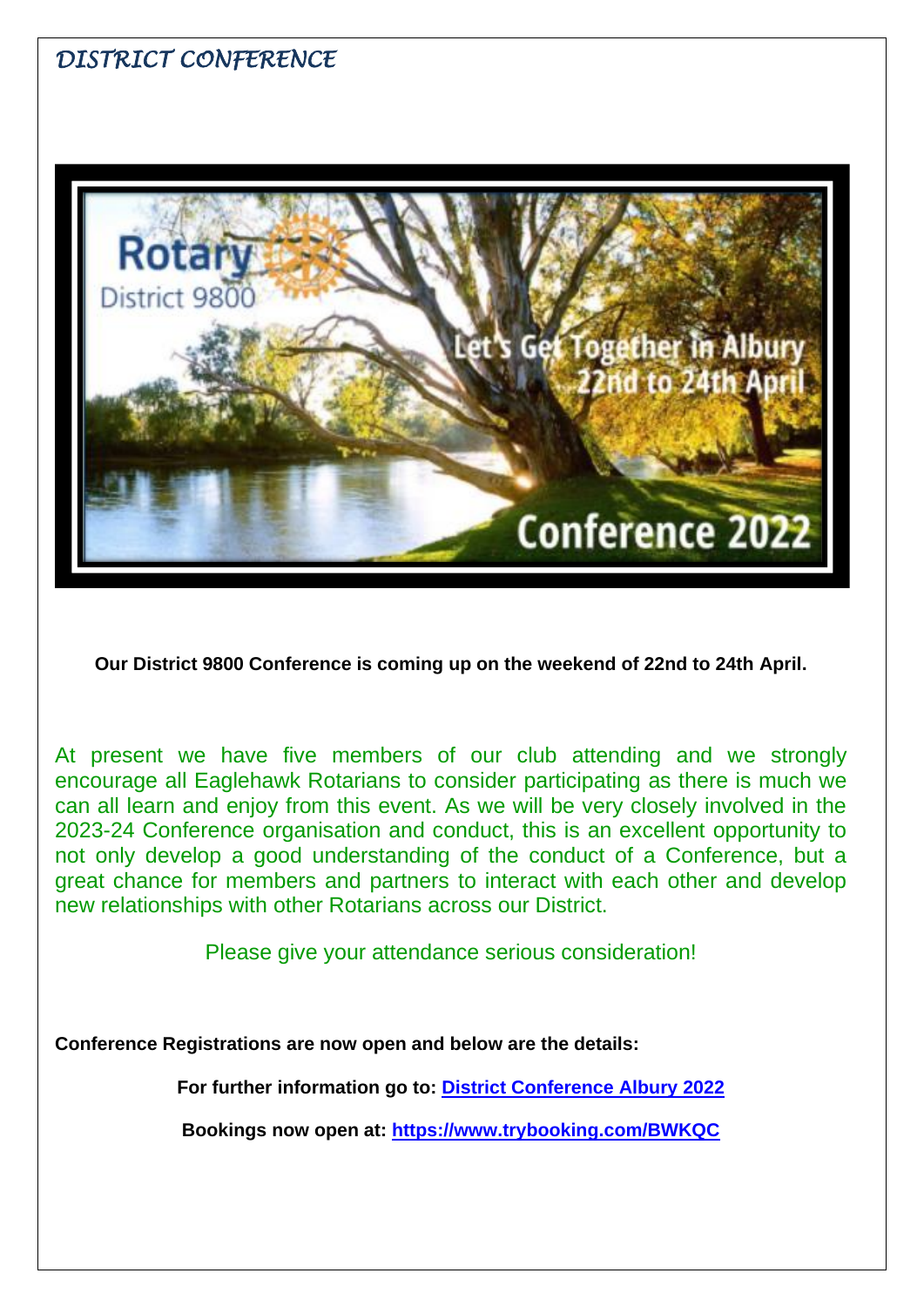

130 fellowships now available for fully funded university training in peacebuilding and conflict resolution.

#### **APPLICATIONS TO DISTRICT 9800 CLOSE 15 MAY 2022**

On-line applications for peace fellowships require District endorsement. District 9800 has recruited and mentored more successful Rotary Peace Fellow applicants than any other district, worldwide.

# Do you have?

- 
- A strong commitment to peace building in your profession Excellent leadership skills
	-
	- Proficiency in English
	- A batchelor's degree and five years of relevant work experience [Professional Certificate]
	- A bachelor's degree, plus three years of relevant work experience [Masters Degree]
	-

# **Why become a Rotary Peace Fellow?**

Rotary Peace Fellows become leaders and catalysts for peace and conflict resolution. Typically they work in national governments. NGOs, the military, law enforcement, peace education, media, international organisations such as Red Cross, the UN and World Bank, and grass roots Community organisations.

This is a signature program for Rotary **International.** 

# For Further Information:

- · Dennis Shore (d)shore@bigpond.net.au: 0412 332 226)
- · Bob Fels (robertmfels@gmail.com : 0394 176 550)
- · Neville Taylor (neville.taylor@bigpond.com : 0400 169 866) or
- · Tania Miletic, Peace Fellow Alumnus (taniamiletic@yahoo.com: 0437 272 287)

# **What is a Rotary Peace Fellowship?**

A two-year Masters Degree Fully funded graduate study at a international recognised program in England, Japan, Sweden or USA

Three month professional development certificate Designed for mid-career professionals in fields of peace and conflict resolution to study in Thailand or Uganda

# What does a Rotary Peace Fellowship include?

- Tuitlon, fees and course materials
- Room and board
- Round-trip transportation
- Internship/field study expenses
- 
- n Insurance

## How to apply?

- All Rotary Peace Fellows are selected through a competitive worldwide process
- Speak to a Rotarian you know or contact a Rotary club
- Review the process online via the QR code or www.rotary.org/ en/our-programs/ peace-fellowships



PLEASE SHARE THIS FLYER WITH THOSE WHO MIGHT BE SUITABLE FOR THIS PROGRAM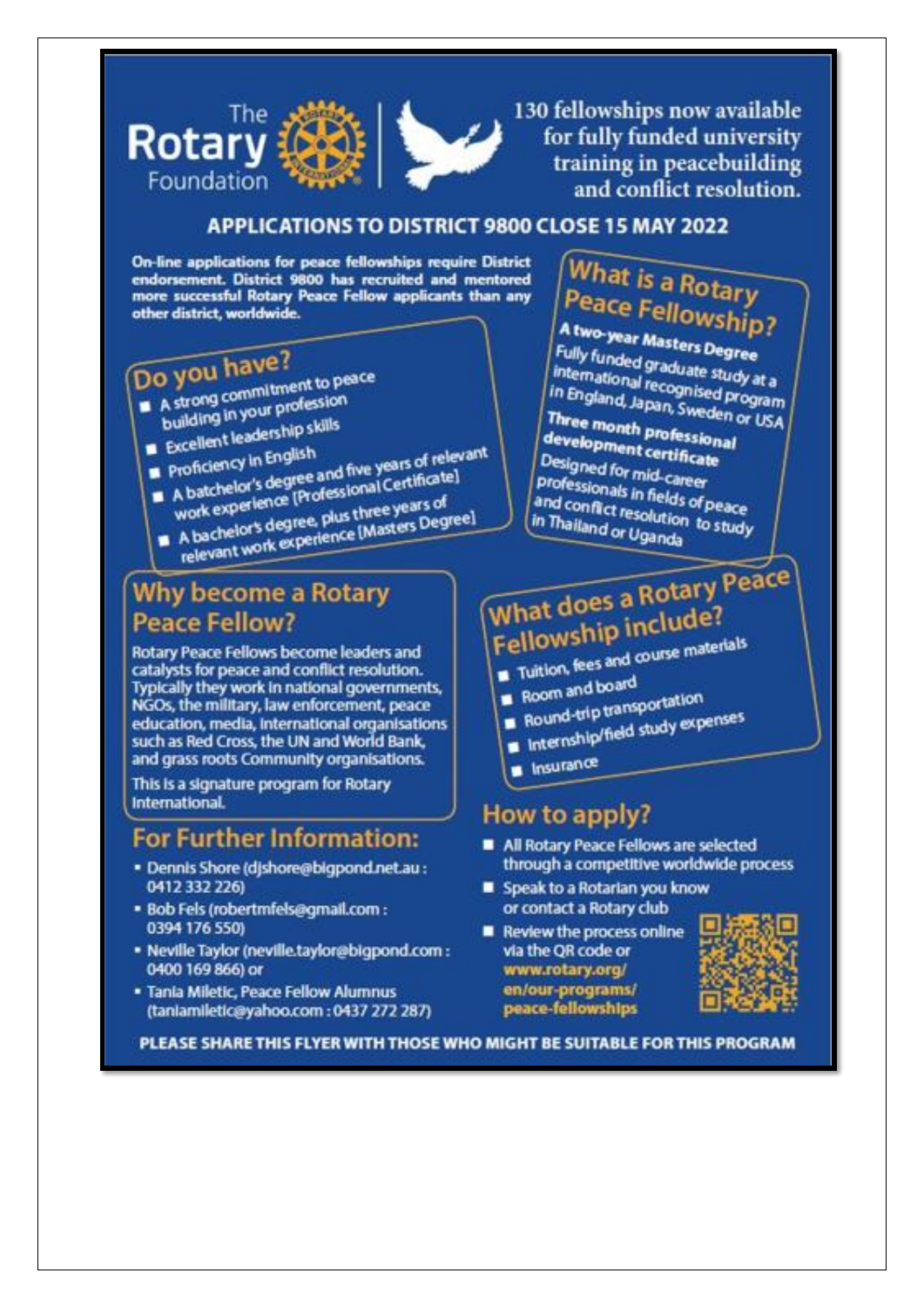



#### **Rotary Leadership Institute**

The Rotary Leadership Institute Program presents a wonderful opportunity for experienced Rotarians, new members and indeed people interested in finding out more about Rotary to take some time to experience the history, current and new initiatives related to this great organisation we call Rotary.

#### This four-part program is now presented online.

Part 1 & 2: Growing and strengthening Clubs through developing a Plan for the future of your Club.

Looking at Rotary Leadership through examining the styles and characteristics of great leaders.

Becoming a confident Club President or another club leader through understanding the roles and responsibilities and characteristics of effective and happy teams.

Part 3: Focussing and Increasing Humanitarian Service whilst learning more about The Avenues of Service and The Rotary Foundation.

Part 4: Enhancing Public Image and Awareness of Rotary and Sharing and promoting what we do

|           | The next Rotary Leadership Institute will be conducted on the following dates: |
|-----------|--------------------------------------------------------------------------------|
|           | Part 1 and 2 on 5unday 20 March at 11am and will run for one and a half hours. |
| Part 3 on | Sunday 27 March at 11am for one hour                                           |
| Part 4 on | Sunday 3 April at 11am for one hour                                            |

To register you need to email Jane Pennington Jane Fennington @rotan 9800 org by Friday 11 March. There is a limit of 20 people for each program.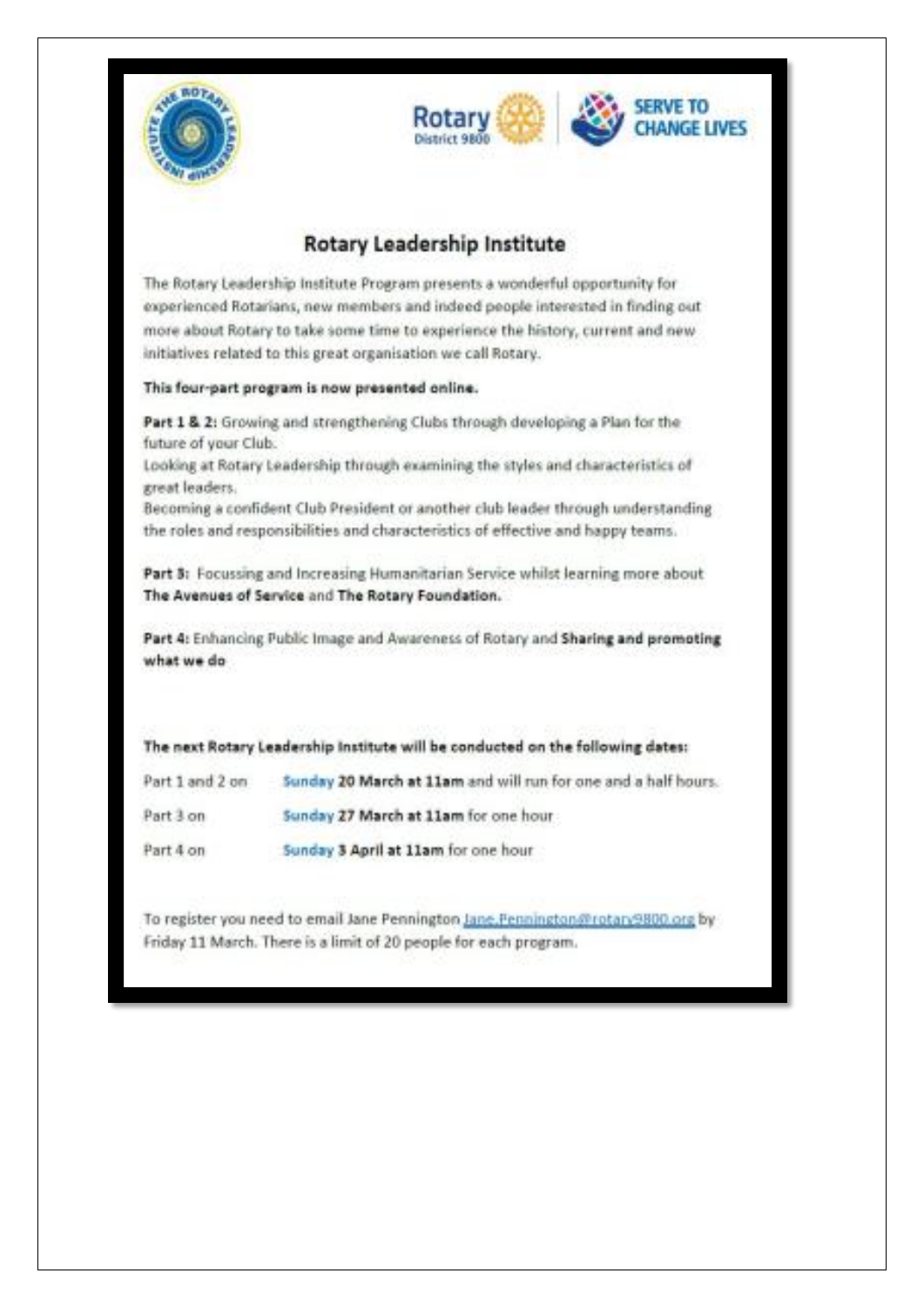### **Upcoming Events**

❖ **[RAWCS Project Information and Showcase](http://portal.clubrunner.ca/50232/Event/rawcs-agm-and-showcase)** Rowville International Receptions Feb 19, 2022 9:00 AM – 3:00 PM

❖ **[2022-2023 District Support Team Strategy Session](http://portal.clubrunner.ca/50232/Event/2022-2023-district-support-team-planning-day)** Feb 19, 2022 10:00 AM – 12:30 PM

❖ **[Multi-District PETS / Capability Session 2 -](http://portal.clubrunner.ca/50232/Event/multi-district-pets---capability-session-2---day-1) Day 1** Mar 05, 2022 9:00 AM – 12:00 PM

❖ **[Multi-District PETS / Capability Session 2 -](http://portal.clubrunner.ca/50232/Event/multi-district-pets---capability-session-2---day-2) Day 2** Mar 06, 2022 9:00 AM – 12:00 PM





Ever wondered what is involved with a RAWCS project? We have six projects, three international and three local, that will be presented by the relevant project leaders, as well as a RAWCS Q&A session. A RAWCS opportunity not to be missed.